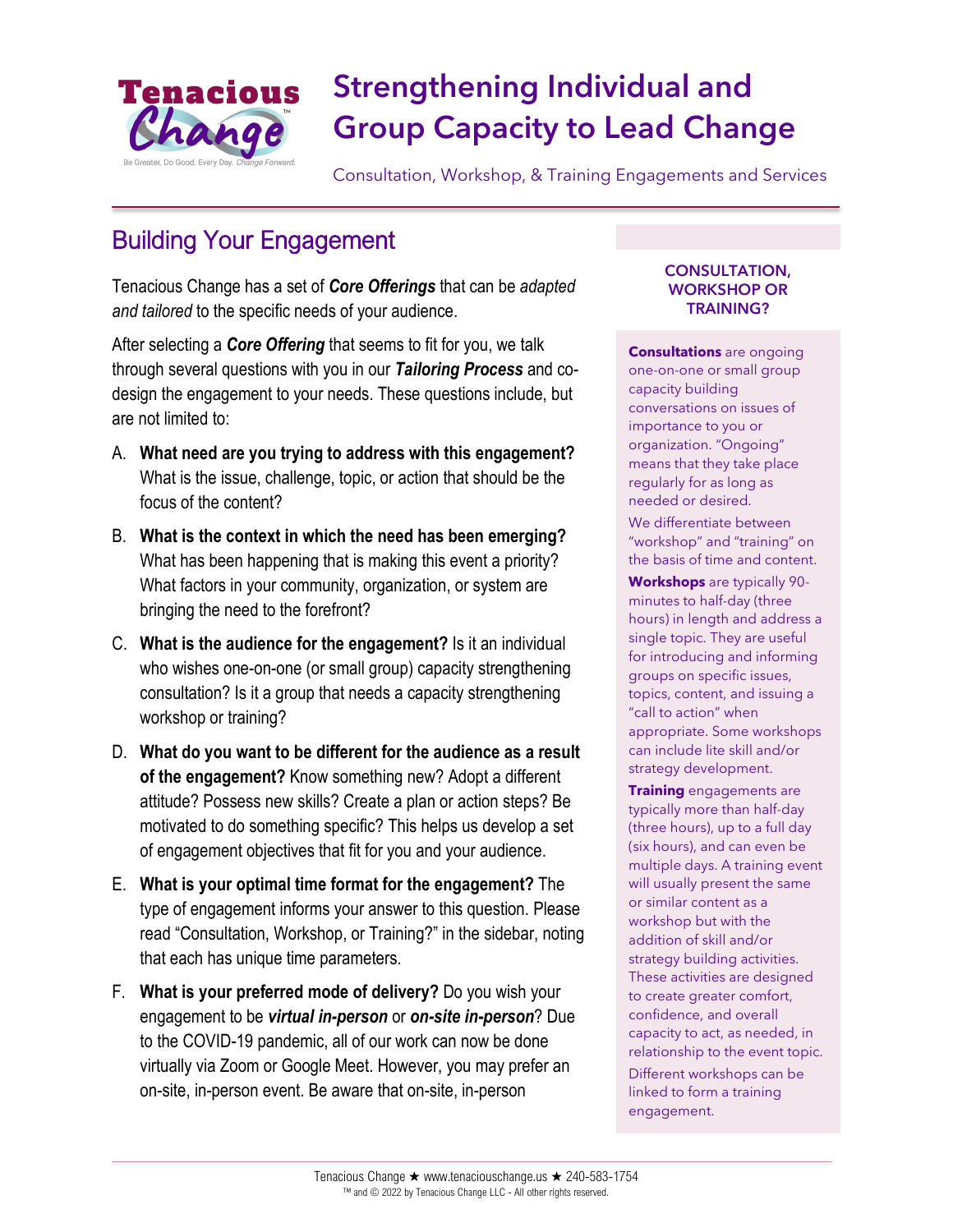engagements are more expensive because of travel costs unless these workshops and training engagements are already "bundled" into an existing contract we have with your organization which is inclusive of transportation.

- G. **What is your preferred timeline for the engagement?** We need some time to tailor an engagement for you so we can make sure it meets your needs and expectations. Of course, some engagements can be more quickly and easily tailored than others. We will tailor and adapt an engagement for you as quickly as we can, just know we will need some time.
- H. **What is your budget for the engagement?** Unless your organization already has a consulting contract with us in place which includes these engagements, there will be a cost associated with them. Cost considerations include personnel time for preparation and delivery, materials, delivery related expenses (e.g., equipment and software for virtual in-person), and travel (if on-site, in-person, including personnel travel time). For all on-site, in-person engagements, your organization will also be responsible for logistical and meeting room expenses (e.g., meeting room, equipment, food, handouts, etc.). Knowing your budget in advance helps us design an engagement that is affordable and fair to both of us. Please be prepared to discuss budget with us.

Once we have worked through the *Tailoring Process*, we can give you an estimate of cost. The list of *Core Offerings* is below. Each is named and sub-titled to provide a general description. Specifics and details are defined through the *Tailoring Process*.

## Core Offerings

### **Capacity Building**

- Appreciative Capacity Building: Helping People and Groups Achieve High Performance and Success
- Appreciative Technical Assistance: Building on Individual or Group Best Effort
- SOARing Without SWOTing: An Appreciative Assessment Approach

#### Virtual In-Person or On-Site In-Person Engagement?

We offer all Core Offerings as *virtual in-person* and onsite in-person engagements by mutual agreement. What's the difference between them?

#### Virtual In-Person

- Virtual in-person means conducted live and in real time via Zoom or Google Meet video conferencing
- Each participant needs their own computer, camera, headset, and personal space/room to improve the quality of interaction for everyone.
- Tenacious Change will provide professional level conferencing software and other add-ons to enhance the learning experience.

#### On-site In-Person

- On-site in-person means we bring the workshop or training to you, and you host it at a location of your choice.
- As the host, you provide and cover the cost of onsite meeting expenses (detailed in an engagement agreement).
- In addition to presenter fees for preparation and delivery, host also covers travel time and expenses for facilitators/trainers.

#### Please Note

- Recording of any workshop or training event (virtual or on-site) is not allowed by anyone for any purpose to ensure open, transparent engagement with and among participants.
- Travel costs can add significantly to the cost of these engagements. Choose virtual when you can.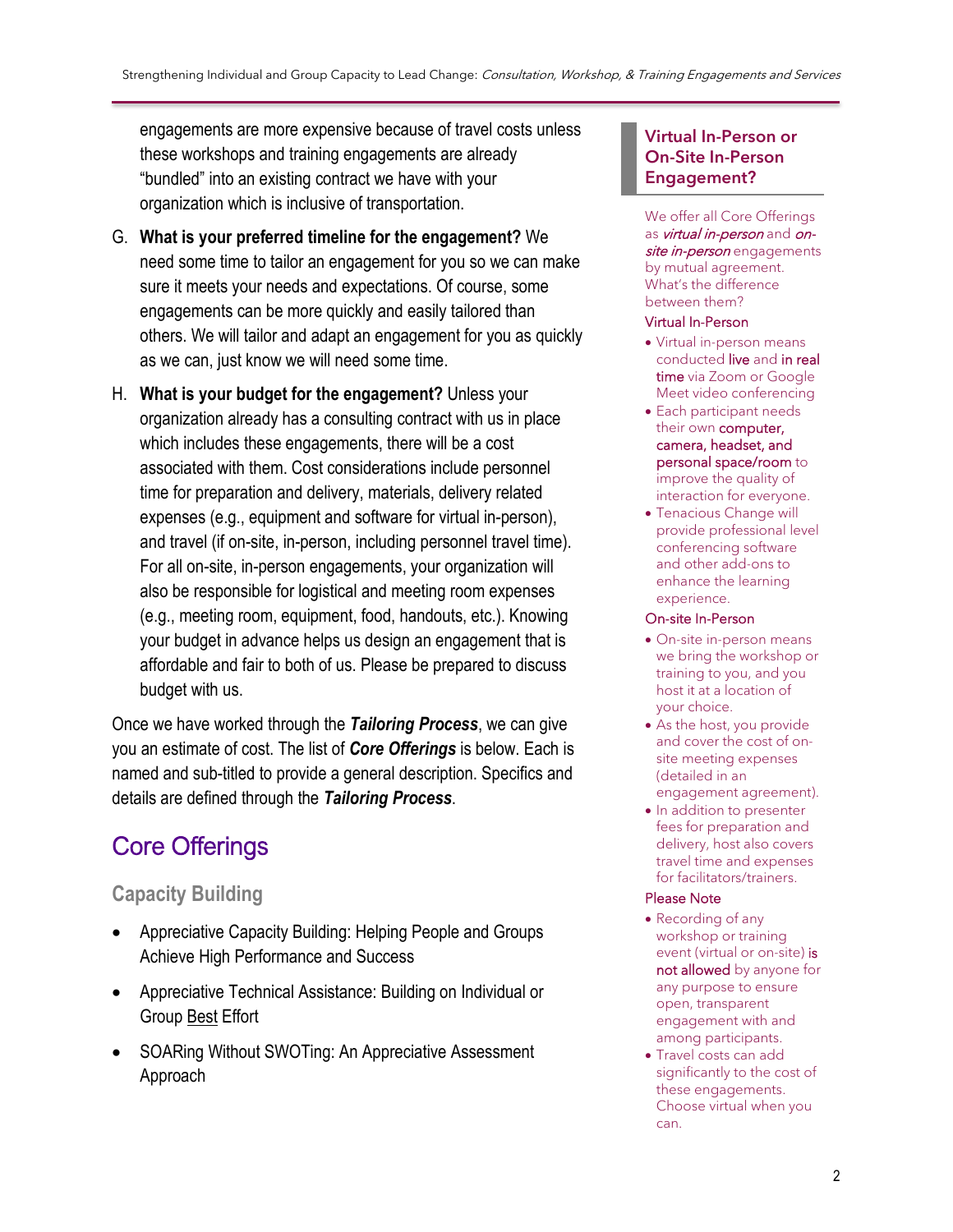#### **Leadership and Followership**

- An Introduction to Impactful Leadership Styles: The Full Range of Leadership and Transformational Leadership Models
- Courageous Followers: Standing With, and Standing Up, to Our Leaders
- Courageous Leaders, Courageous Followers: How Leaders and Followers Complement, Support, and Sustain One Another
- Courageous Leaders: Opening a Way for Followers to Act Courageously

#### **Organizational Resilience and Development**

- Beyond the Needs Assessment Survey: Developing a Deeper Understanding of Community Needs, Wants, and Will
- Building Your Best Board of Directors: Animating Community Leadership for Your Organization
- Welcome to the Culture Wars: How Did We Get Here and What Does It Mean for Community-based and Nonprofit Organizations?
- Surviving the Culture Wars: Working for the Greater Good When No One Can Agree on What It Is
- Getting Your Game On: Connecting Organizational Capacity, Culture, and Joy for Program **Effectiveness**
- How to Create and Maintain a Community of Practice: Learning to Learn Together
- Introduction to Resilience Thinking: Getting Ready for the Next Disruption
- Leading in Disruption: Strengthening Leadership Capacity in Support of Organizational Resilience

#### **Professional Development**

- Creating Powerful Presentations: Fast, Focused, and Unforgettable
- Even When You Can…Should You? The Leadership of Everyday Ethics in Professional Work
- Reading and Understanding Research: Getting the Most Out of the Relevant Research for Your Field
- Self-Care for Sustaining Personal and Organizational Effectiveness
- Technical Assistance Basics: The Art and Practice of Helping People Become Better at What They Already Do Well

#### **Sustaining Programs**

- A Mindset of Sustainability: Strategic Moves to Ensure Program Continuation
- The Faces of Philanthropy: Why People Give to Charities and Nonprofits
- Becoming Indispensable: Achieving Sustainability through Community Engagement and Mobilization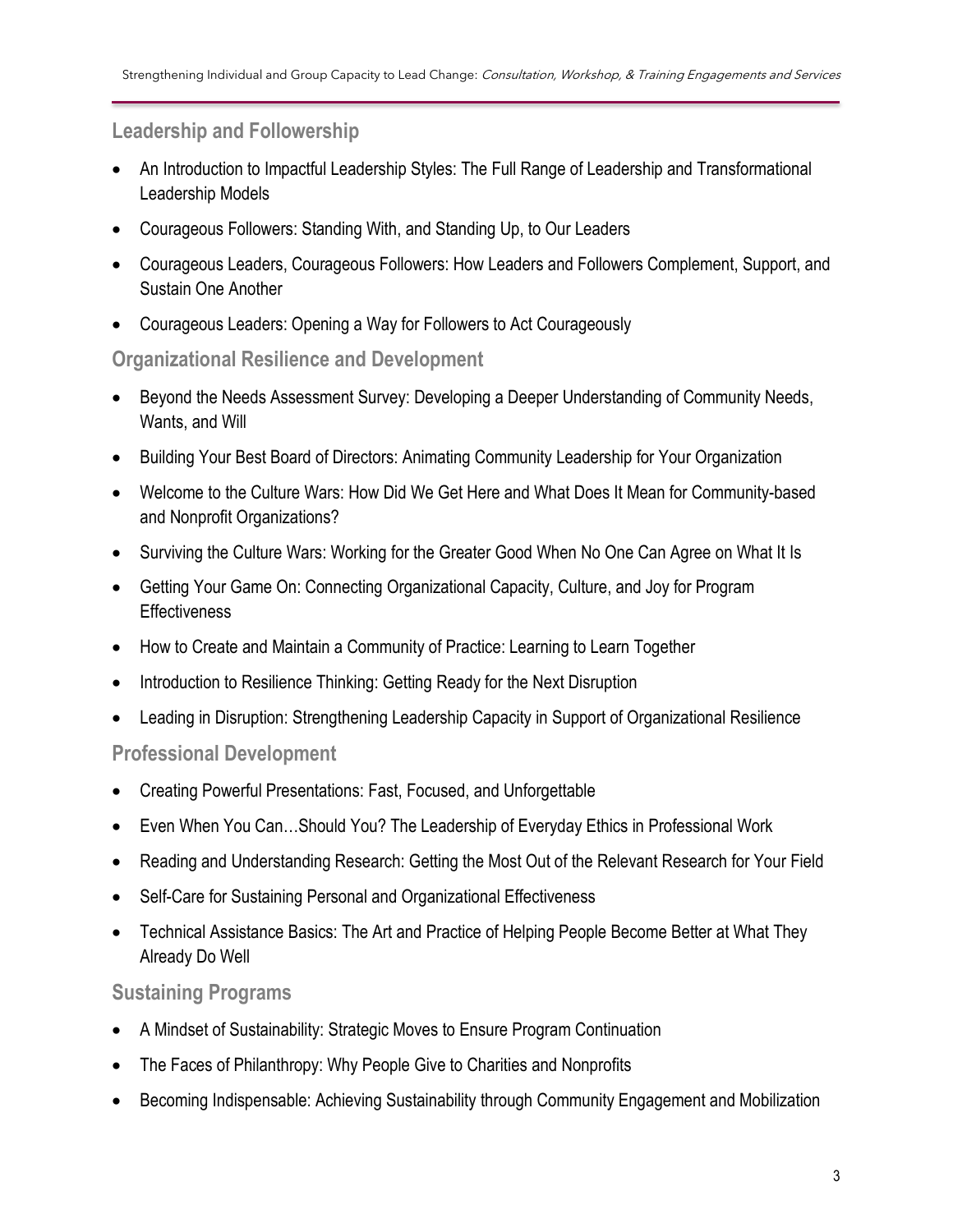• Strategic Controversy Management: Managing Controversy and Transforming Conflict in Organizational and Community Change

Working Together in Teams and Other Collaborative Work Groups

- Lessons of Failed Leadership and Followership: The Story of Mann Gulch
- Strengthening Team Communication: A Group Exercise in Using Dialogue
- Teaming for Optimal Performance: Moving through the Stages of Team Development to Become a High Performing Team
- Working Better Together: First Steps in Building Effective Collaborative Partnerships

## Something Missing?

Don't see what you want or need? Let us know. These engagements have all been created within the last few years, but we have others that are older and "dustier." We can brush them off and offer them as well – if we know what you are looking for. The *Tailoring Process* described above means we can co-create what you need if you don't see it here.

## We Also Offer the Following Services for Nonprofit Organizations

#### **Creating Movements for Change: The Tenacious Change Approach**

The **Tenacious Change Approach (TCA)** is about creating ownership-based movements for change. It is designed to help you make lasting change in communities, organizations, communities, and systems through ownership-based change and collective change leadership. It is a set of operating principles for inclusive, broad-based collective change leadership. It offers a way to organize and catalyze the work of leading change for long-lasting impact in communities, organizations, and whole systems. The TCA was created through research, testing, and the practical experience of its developer**,** Tom Klaus, PhD**.** It also draws on the insights of FSG's collective impact and extends Tamarack Institutes' *Collective Impact 3.0* yet stands apart in its contribution to the field of community, organization, and system change for its focus on the practical values and mechanisms of change. The Tenacious Change Approach is used to create a movement for change that brings the whole community (organization or system) together to participate, own, and lead the change.

Implementation of the Tenacious Change Approach requires two levels of training.

1. *[Getting Started with the Tenacious Change Approach](https://tenaciouschange.us/introducing-sneak-preview/)***,** an interactive streaming video series of 10 videos, each no longer than 20-minutes in length. The 10 videos focus on each of the essential operating principles and its core task. Each video will close with an idea for how to use the principle in your current personal practice. The *Getting Started with the Tenacious Change Approach Journal* is provided to keep track of reflections, insights, and ideas. After each video there is a (brief) quiz to help you grasp and retain the most important ideas from the video. Throughout the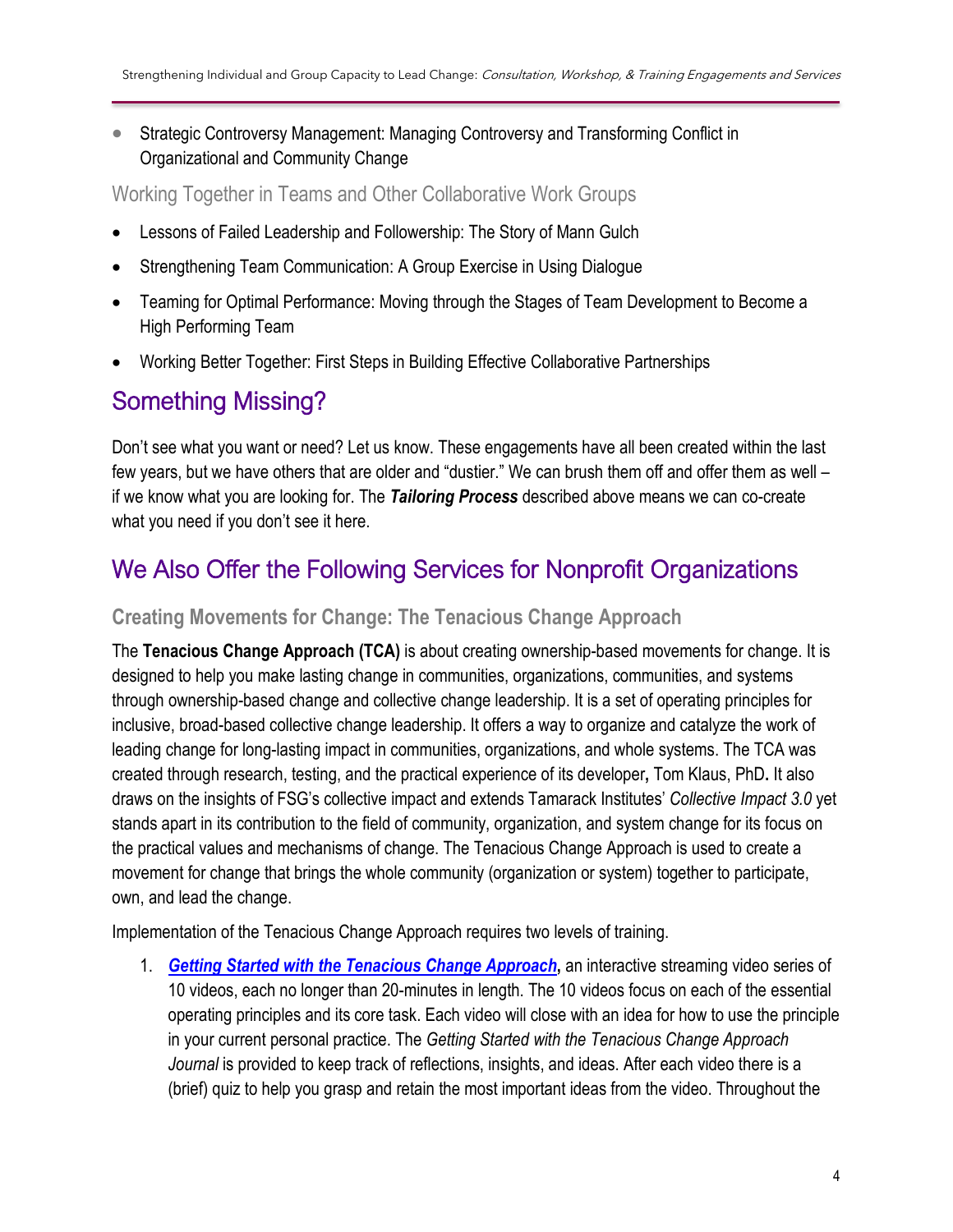series you will also have an opportunity to interact in real time with the developer, trainers, and other participants. On average, it takes six hours to complete the series, but that number could fluctuate depending on how much you engage with the material. This first level, a pre-requisite to the second, is designed to help you improve your personal practice in change work and provide common language and shared foundation for participating in the second level if you choose to go on.

2. *Learning the Tenacious Change Approach* utilizes the TCA Cohort Learning Experience in which you meet in a group of 10 to 20 others who have also been through the video series. The typical cohort learning experience is 11 weeks in length and includes virtual cohort meetings for two hours each of those weeks. Cohort members will also complete online course work which includes some reading, reflection, learning activities, online discussion, and praxis exercises to become familiar with some of the tools. In addition, participants will be given the opportunity make connections and build relationships with the developer, trainers, and other cohort members in real time. There are three types of cohorts: Individual, Small Team, and Organizations. Individual cohorts are for people learning more about the Tenacious Change Approach for their own professional development. Small Team cohorts are for 3 to 5 people from the same organization who work together in the same or similar change projects. Organization cohorts are specialized cohorts tailored to single organizations that are leading change in their communities. The content and process of learning is the same as for Small Teams. However, the dedicated focus on a single organization or group allows the TCA Cohort Learning Experience to be tailored to its specific needs and circumstances.

### **Adaptive Strategy Planning**

**Adaptive Strategy Planning** is designed to take nonprofit organizations beyond the usual strategic plan to create a strategy they will really use.

Nonprofit organizations trying to affect complex social issues need a strategy planning approach that considers the continuously changing context in which organizations function. Therefore, strategy planning needs to *align an organization's vision, mission, and strategic goals,* yet pro-actively include a *process by which the strategy plan can be adapted* as the context changes. We help organizations create an *adaptive strategy plan* that allows them to chart a clear course and yet, when needed, to nimbly and thoughtfully adapt the plan to remain competitive, relevant, and effective. Our strategy planning process utilizes several **Appreciative Inquiry** techniques.

The Adaptive Strategy Planning process is designed to take as little as 120 days. It can be faster in some cases and in other cases it might take a little longer. It all depends – on the commitment and effort your organization makes.

To learn more[, click here](https://tenaciouschange.us/engagements/) or visit<https://tenaciouschange.us/engagements/> to download the "Adaptive Strategy Planning" guide.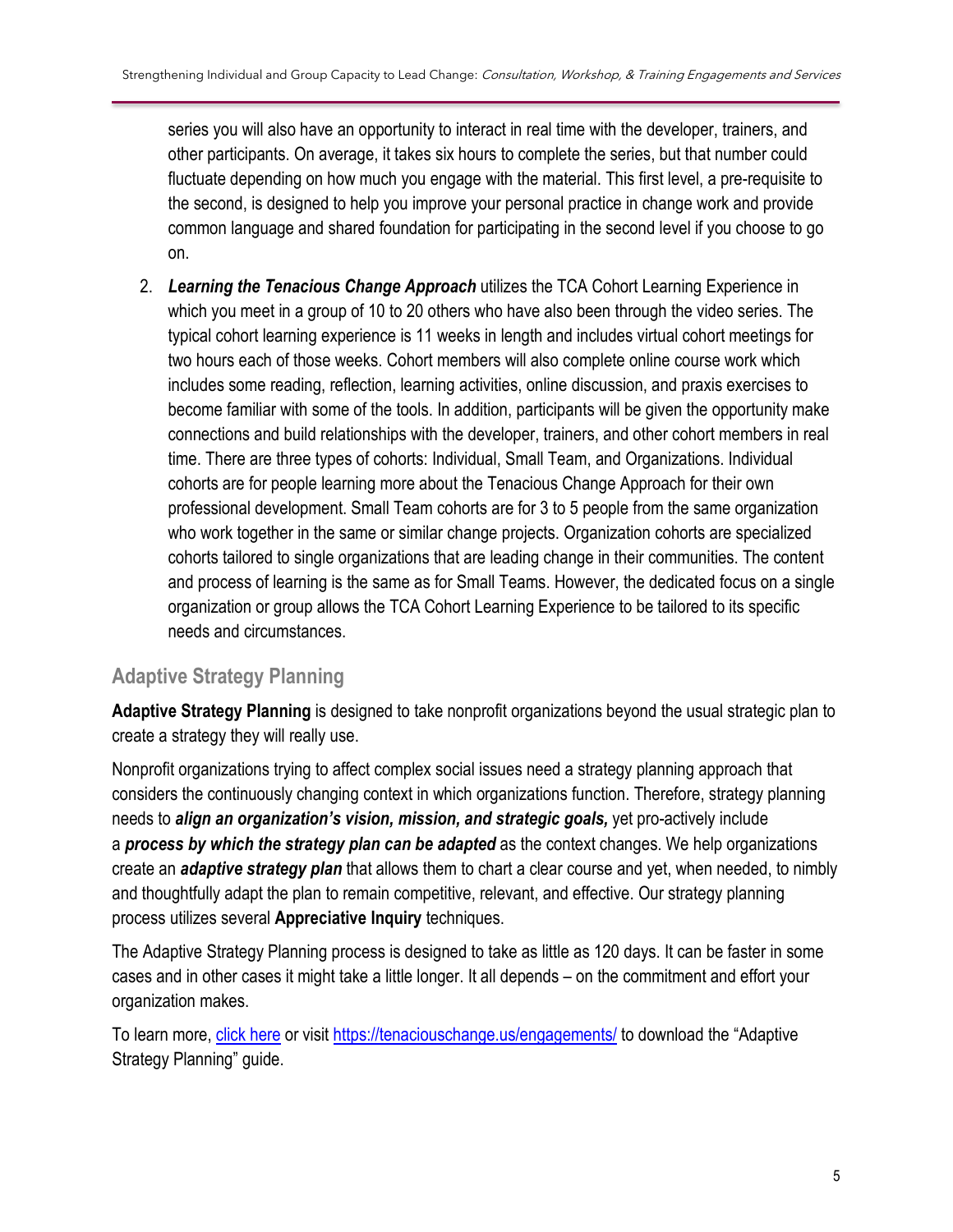### **Developmental Evaluation**

Our **developmental evaluation** services are for the purpose of improvement. Cameron Norman's definition

of developmental evaluation resonates with us. We add to it, though, by expanding on Norman's term "activities of a program" to include more than just programs. For us, developmental evaluation is about helping people, groups, programs, services, projects, initiatives, organizations, and movements improve their overall efforts for the greater



good. When groups and organizations improve how they do their work, they are more likely to achieve their mission and goals.

Our developmental evaluation services include:

- Performance measurement (people, programs, services, and projects)
- Staff and employee engagement assessment
- Movement-building assessment and monitoring (using the proprietary Tenacious Change Assessment and Monitoring tool, aka TCAM)

All evaluation tools are tailored and have the purpose of informing client's efforts to improve their efforts.

### **Organizational Study and Analysis**

You don't know what you have until you look, right? An **organizational study** is intended to provide a

closer look at the various components that mesh to make the whole organization work well. There are five stages in our organizational study and analysis. These include:

- 1. **Environmental Scan:** The environmental scan identifies and analyzes the external context in which the organization functions.
- **2. Internal Analysis:** Assessment of the key assets, resources, and capabilities of the organization upon which to build successful strategies.
- **3. Strategies Analysis:** Identification of strategies the organization can use to create or maintain a sustainable competitive advantage, which for nonprofits often means consistently delivering high quality services over the long-term.

Five Stages: Organizational Analysis Study

- 1. Environmental Scan
- 2. Internal Analysis
- 3. Strategies Analysis
- 4. Implementation Identification and Recommendations
- 5. Leadership, Structure, and Culture Review and Recommendations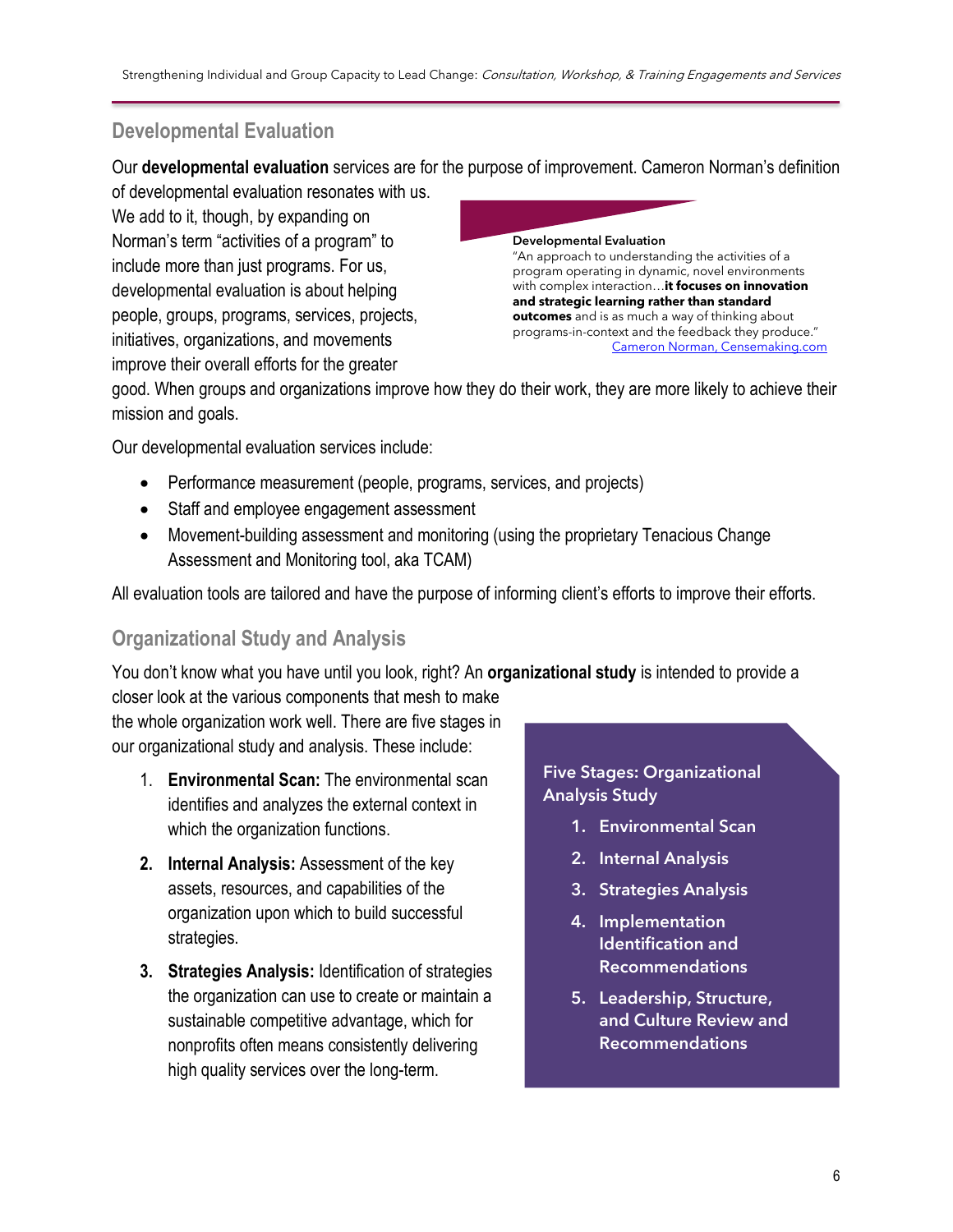- **4. Implementation Identification and Recommendations:** Identification and recommendation of objectives to set and actions to take for the organization to align with its vision and mission and to achieve its strategic goals.
- **5. Leadership, Structure, and Culture Review and Recommendations:** Identification and recommendation of an optimal role for the organization's leadership, structure, and culture for supporting implementation of the recommendations emerging from the analysis.

### **Talent Management Planning**

Organizations are only as good as their people, right? Outstanding organizations are those that get the **best** prepared people and place them in the **best** position to use their **best** talents. Then outstanding organizations do their best to continue developing the talent of their people and provide the best opportunities and benefits for them they can. When an organization does talent management well, it builds a healthy culture, retains staff, and excels in its work. It strives to do its **best** work!

**Talent Management Planning** helps an organization align its organizational leadership and staffing processes and structure with its strategic priorities and goals, and supports its growth, sustainability, and strategic advantage. When a talent management plan is successful, organizational leadership will be able to:

- *Confidently operationalize and empower a leadership structure* that is informed by and reflects best (and emerging) practices in nonprofit leadership and is a best fit for the vision, mission, brand, and strategic goals of the organization.
- *Confidently enact a talent management strategy* that recruits, develops, evaluates, supports, and retains a high-quality cadre of staff members at all levels who are committed to the vision, mission, brand, and strategic goals of the organization.

We can help you create a talent management plan if you do not have one or assess and help you strengthen your existing plan through four phases:

- 1. *Conducting Needs and Assets Assessment and Analysis* of current leadership and staffing structure and talent management approach.
- 2. *Researching and Recommending* leadership structures and talent management approaches to address the needs and leverage the assets identified in the first phase.
- 3. *Co-Designing and Planning for Implementation*, with the organization, the talent management strategy to be deployed.

#### Four Phases: Talent Management Planning

- 1. Conducting Talent Management Needs and Assets Assessment and Analysis
- 2. Researching and Recommending
- 3. Co-Designing and Planning for Implementation
- 4. Strategy Implementation: Tool and Plan Deployment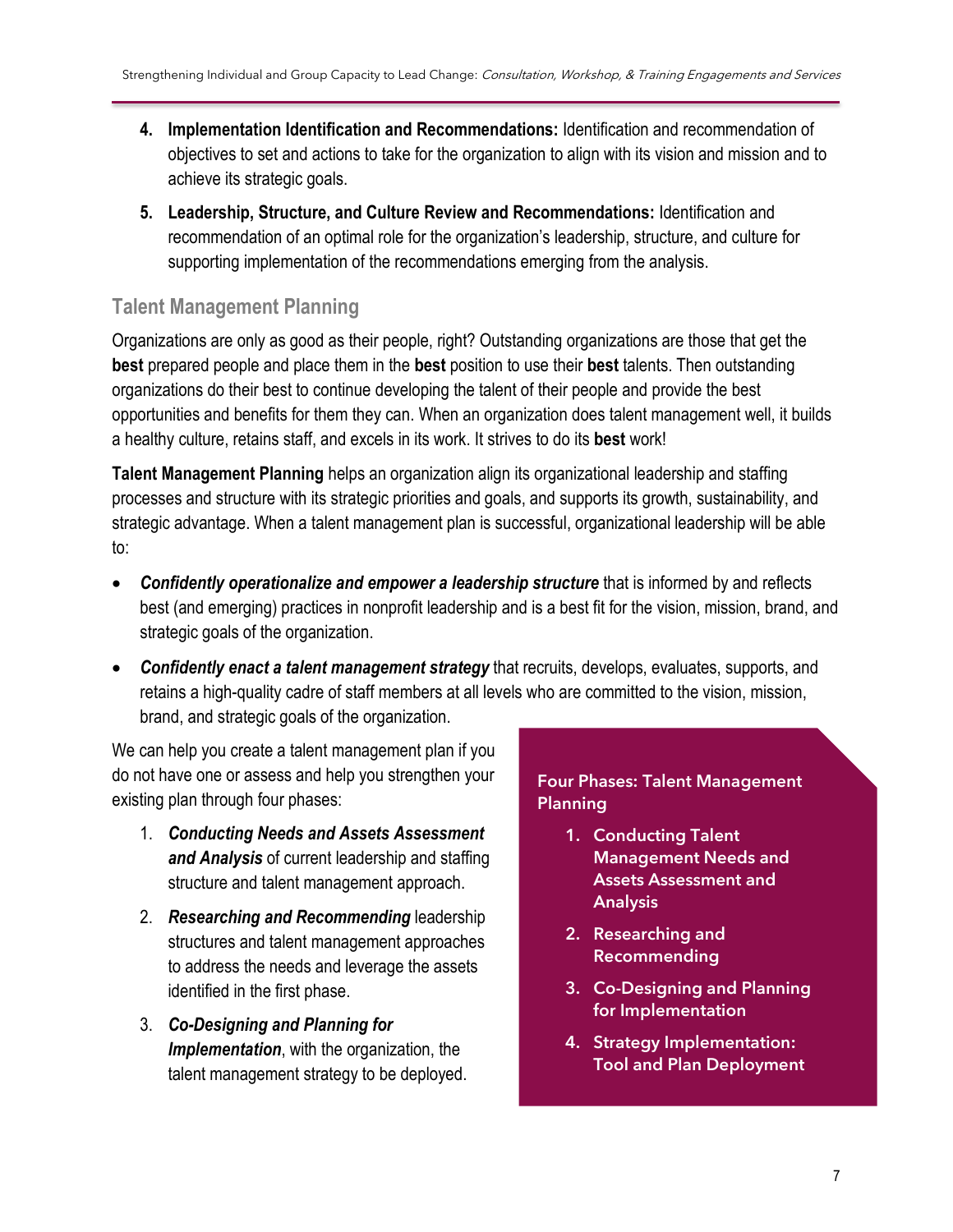4. *Strategy Implementation: Tool and Plan Deployment*, which includes identifying and tailoring talent management protocols, tactics, and tools as well assisting and supporting the organization in deployment and implementation.

## Need More Information?

For more information on any of the engagements or services listed here, please contact us:

- Email[: info@tenaciouschange.us](mailto:info@tenaciouschange.us)
- Phone or Text: 240-583-1754
- Set up a time to talk using this [Calendly](https://calendly.com/tenaciouschange/tenacious-change-approach) link.

### Meet The Tenacious Change Team

**Tom Klaus, PhD** is a Maryland-based nonprofit consultant, speaker, trainer, writer, and president of the consultancy, Tenacious Change, LLC. He is the developer of the Tenacious Change Approach and the original creator of most of workshop and training events and engagements. The mission of his consultancy is to animate and equip people, organizations, and communities to lead ownership-based change for the greater good. In addition to his consulting practice, he is a Thought Leader with Tamarack Institute, a Canadian social change organization, and an adjunct professor at Eastern University (Philadelphia) in the College of Business and Leadership's PhD in Organizational Leadership program. In September 2016 Tom's work on the Tenacious Change Approach resulted in an invitation to the Obama White House to meet with Promise Zone leaders from across the United States. Tom has earned degrees from William Penn University and Drake University in Iowa, and his Doctor of Philosophy in organizational leadership, from Eastern University in Philadelphia.

**Jakob Klaus, MSW** is the president & founder of Plaid Hound Analysis & Advising, LLC, a consultancy based in Columbia, Maryland committed to pursuing community change through systems-based research, strategy, and advocacy. As a consultant to Tenacious Change, Jakob works closely with the founder to teach and train others in the use of the Tenacious Change Approach. He also works on research and data analysis for various clients. For more than a decade Jakob has been working in social service and social change organizations in the DC/Baltimore area. He started Plaid Hound Analysis & Advising after concluding his role as a Union Field Representative and Organizer for the American Federation of State County and Municipal Employees (AFSCME). At AFSCME he gained a reputation as a highly effective negotiator, litigator, adviser, and recruiter. Previously he served as a Regional VP and Shop Steward in the Maryland Social Services Employees Union. As a social worker his practice area focused on the disability community, as a therapeutic foster care social worker and Adult Protective Services Investigator. Jakob is a strong advocate for community inclusion for people with disabilities.

**Eric Bourgeois** is the owner of BRX Research, a full survey market research company based in Rochester, New York. BRX Research works with Tenacious Change to develop survey instruments for evaluation research, including performance and impact evaluations, employee engagement studies, and the Tenacious Change Assessment and Monitoring tool. Eric and BRX provides statistical data analysis